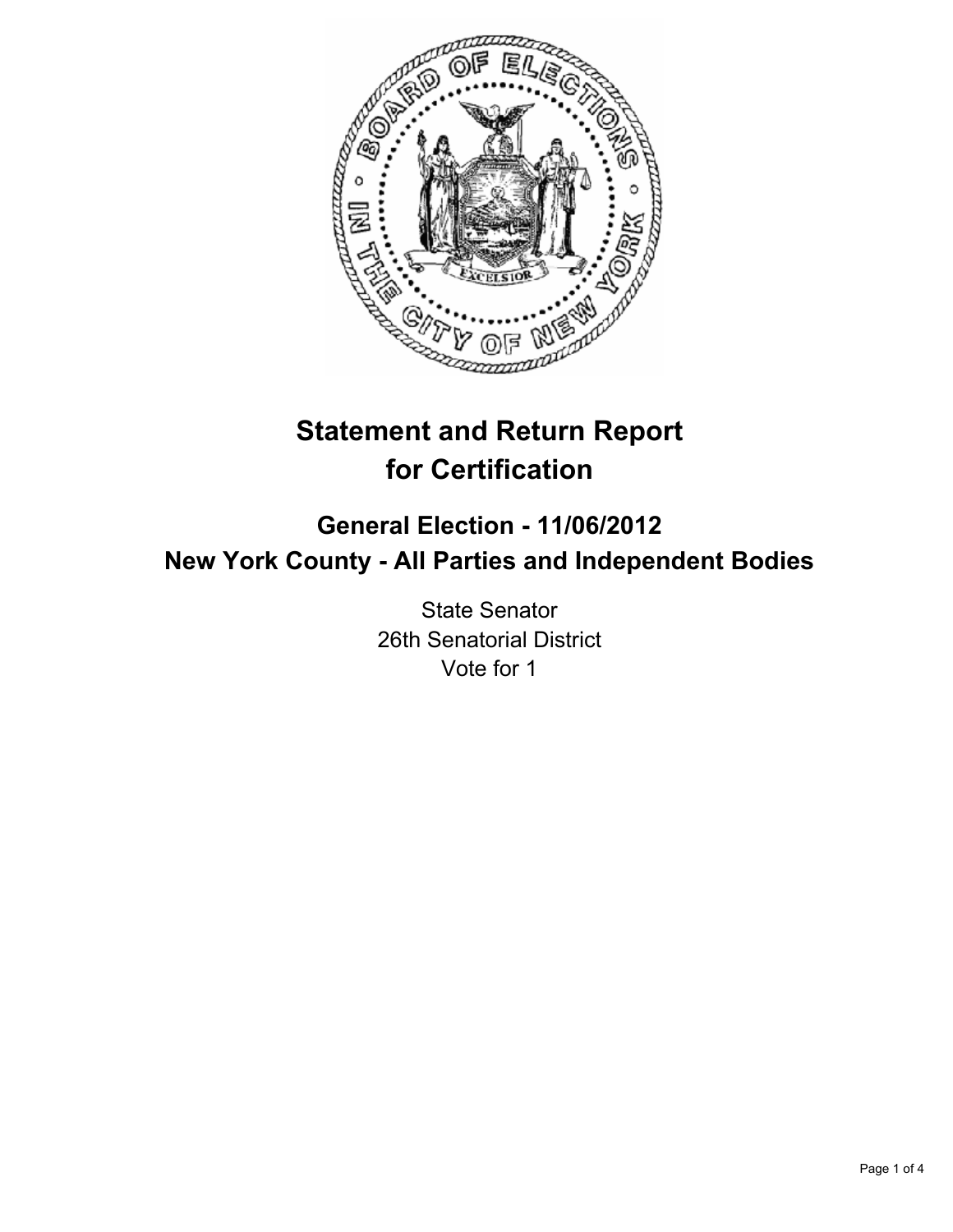

## **Assembly District 65**

| <b>PUBLIC COUNTER</b>                                    | 30,725         |
|----------------------------------------------------------|----------------|
| <b>EMERGENCY</b>                                         | 213            |
| ABSENTEE/MILITARY                                        | 932            |
| <b>FEDERAL</b>                                           | 497            |
| <b>SPECIAL PRESIDENTIAL</b>                              | $\mathbf{0}$   |
| <b>AFFIDAVIT</b>                                         | 4,526          |
| <b>Total Ballots</b>                                     | 36,893         |
| Less - Inapplicable Federal/Special Presidential Ballots | (497)          |
| <b>Total Applicable Ballots</b>                          | 36,396         |
| DANIEL SQUADRON (DEMOCRATIC)                             | 23,281         |
| JACQUELINE HARO (REPUBLICAN)                             | 4,003          |
| DANIEL SQUADRON (WORKING FAMILIES)                       | 1,253          |
| ARIC GREZ (WRITE-IN)                                     | 1              |
| DANIEL MEYER (WRITE-IN)                                  | 1              |
| DON L. COWEN (WRITE-IN)                                  | 1              |
| JAMES LESCZYSKI (WRITE-IN)                               | 1              |
| KATHY LEE (WRITE-IN)                                     | 1              |
| LEE BROWN (WRITE-IN)                                     | 1              |
| SHELDON SILVER (WRITE-IN)                                | 1              |
| STEPHEN COLBERT (WRITE-IN)                               | 1              |
| TAINO OLORADE (WRITE-IN)                                 | 1              |
| UNATTRIBUTABLE WRITE-IN (WRITE-IN)                       | $\overline{7}$ |
| <b>Total Votes</b>                                       | 28,553         |
| Unrecorded                                               | 7,843          |

#### **Assembly District 66**

| PUBLIC COUNTER                                           | 14,829       |
|----------------------------------------------------------|--------------|
| <b>EMERGENCY</b>                                         | 0            |
| ABSENTEE/MILITARY                                        | 823          |
| <b>FEDERAL</b>                                           | 509          |
| SPECIAL PRESIDENTIAL                                     | $\mathbf{0}$ |
| <b>AFFIDAVIT</b>                                         | 1,693        |
| <b>Total Ballots</b>                                     | 17,854       |
| Less - Inapplicable Federal/Special Presidential Ballots | (509)        |
| <b>Total Applicable Ballots</b>                          | 17,345       |
| DANIEL SQUADRON (DEMOCRATIC)                             | 11,405       |
| JACQUELINE HARO (REPUBLICAN)                             | 2,786        |
| DANIEL SQUADRON (WORKING FAMILIES)                       | 778          |
| CHARLES FINA (WRITE-IN)                                  | 1            |
| DEBORAH GLICK (WRITE-IN)                                 | 1            |
| DEVEREUX CHATILLON (WRITE-IN)                            | 1            |
| ROBERT SCHWARTZ (WRITE-IN)                               | 1            |
| ROBERT STEPANEK (WRITE-IN)                               | 1            |
| SOPHIE GERSON (WRITE-IN)                                 | 1            |
| UNATTRIBUTABLE WRITE-IN (WRITE-IN)                       | 4            |
| <b>Total Votes</b>                                       | 14,979       |
| Unrecorded                                               | 2,366        |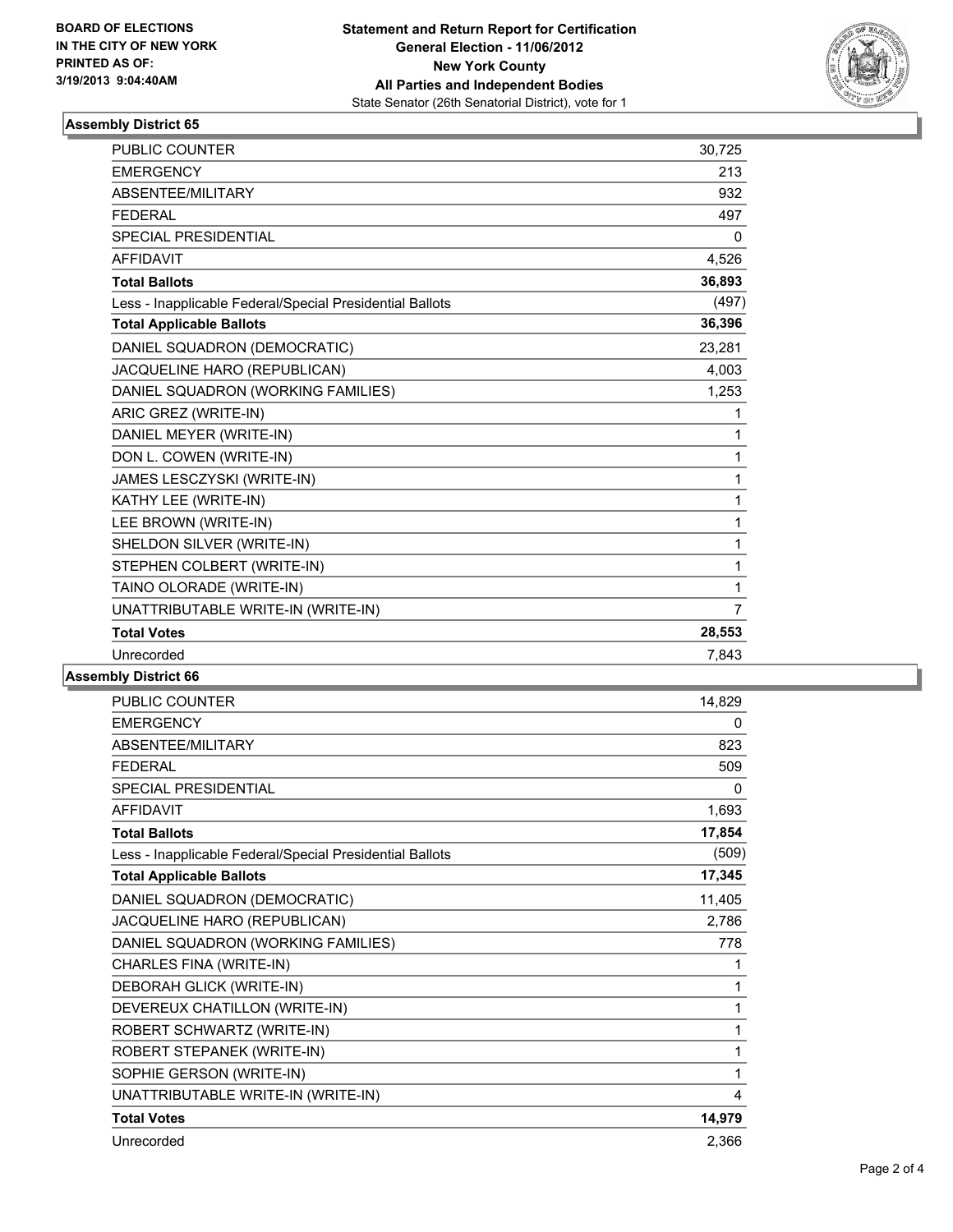

## **Assembly District 74**

| <b>PUBLIC COUNTER</b>                                    | 5,975 |
|----------------------------------------------------------|-------|
| <b>EMERGENCY</b>                                         | 10    |
| <b>ABSENTEE/MILITARY</b>                                 | 94    |
| <b>FEDERAL</b>                                           | 40    |
| <b>SPECIAL PRESIDENTIAL</b>                              | 0     |
| <b>AFFIDAVIT</b>                                         | 897   |
| <b>Total Ballots</b>                                     | 7,016 |
| Less - Inapplicable Federal/Special Presidential Ballots | (40)  |
| <b>Total Applicable Ballots</b>                          | 6,976 |
| DANIEL SQUADRON (DEMOCRATIC)                             | 4,745 |
| <b>JACQUELINE HARO (REPUBLICAN)</b>                      | 256   |
| DANIEL SQUADRON (WORKING FAMILIES)                       | 231   |
| LIZ KRUGER (WRITE-IN)                                    |       |
| UNATTRIBUTABLE WRITE-IN (WRITE-IN)                       | 3     |
| <b>Total Votes</b>                                       | 5,236 |
| Unrecorded                                               | 1.740 |